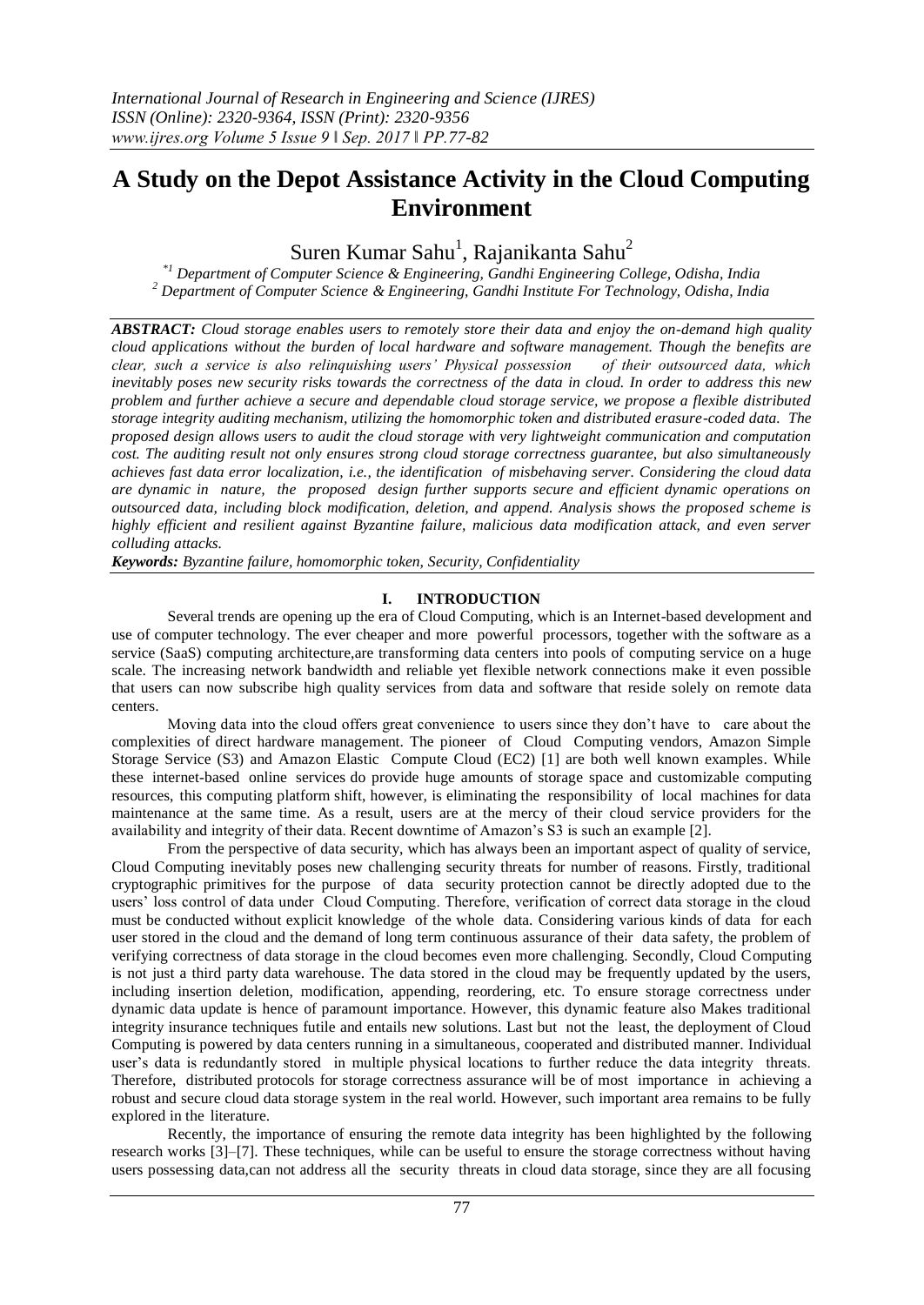on single server scenario and most of them do not consider dynamic data operations. As an complementary approach, researchers have also proposed distributed protocols [8]–[10] for ensuring storage correctness across multiple servers or peers. Again, none of these distributed schemes is aware of dynamic data operations. As a result, their applicability in cloud data storage can be drastically limited.

In this paper, we propose an effective and flexible distributed scheme with explicit dynamic data support to ensure the correctness of users' data in the cloud. We rely on erasure correcting code in the file distribution preparation to provide redundancies and guarantee the data dependability. This construction drastically reduces the communication and storage overhead as compared to the traditional replication-based file distribution techniques. By utilizing the homomorphic token with distributed verification of erasure-coded data, our scheme achieves the storage correctness insurance as well as data error localization: whenever data corruption has been detected during the storage correctness verification, our scheme can almost guarantee the simultaneous localization of data errors, i.e., the identification of the misbehaving server(s).

Our work is among the first few ones in this field to consider distributed data storage in Cloud Computing. Our contributions can be summarized as the following three aspects:

- 1) Compared to many of its predecessors, which only provide binary results about the storage state across the distributed servers, the challenge-response protocol in our work further provides the localization of data error.
- 2) Unlike most prior works for ensuring remote data integrity,
- The new scheme supports secure and efficient dynamic operations on data blocks, including: update, delete and append.
- 3) Extensive security and performance analysis shows that the proposed scheme is highly efficient and resilient against Byzantine failure, malicious data modification attack, and even server colluding attacks. The rest of the paper is organized as follows. Section II

Introduces the system model, adversary model, our design goal and notations. Then we provide the detailed description of our scheme in Section III and IV. Section V gives the security analysis and performance evaluations, followed by Section VI which overviews the related work. Finally, Section VII gives the concluding remark of the whole paper.

## **II. PROBLEM STATEMENT**

#### **1. System Model**

Representative network architecture for cloud data storage is illustrated in Figure 1. Three different network entities can

Be identified as follows:

**I)** User: users, who have data to be stored in the cloud and rely on the cloud for data computation, consist of both individual consumers and organizations.

ii) Cloud Service Provider (CSP): a CSP, who has significant

Resources and expertise in building and managing distributed cloud storage servers, owns and operates live Cloud Computing systems.

iii) Third Party Auditor (TPA): an optional TPA, who has expertise and capabilities that users may not have, is trusted to assess and expose risk of cloud storage services on behalf of the users upon request.

In cloud data storage, a user stores his data through a CSP

Into a set of cloud servers, which are running in a simultaneous, cooperated and distributed manner. Data redundancy can be employed with technique of erasure-correcting code to further tolerate faults or server crash as user's data grows in size and importance. Thereafter, for application purposes, the user interacts with the cloud servers via CSP to access or retrieve his data. In some cases, the user may need to perform block level operations on his data. The most general forms of



Fig. 1: Cloud data storage architecture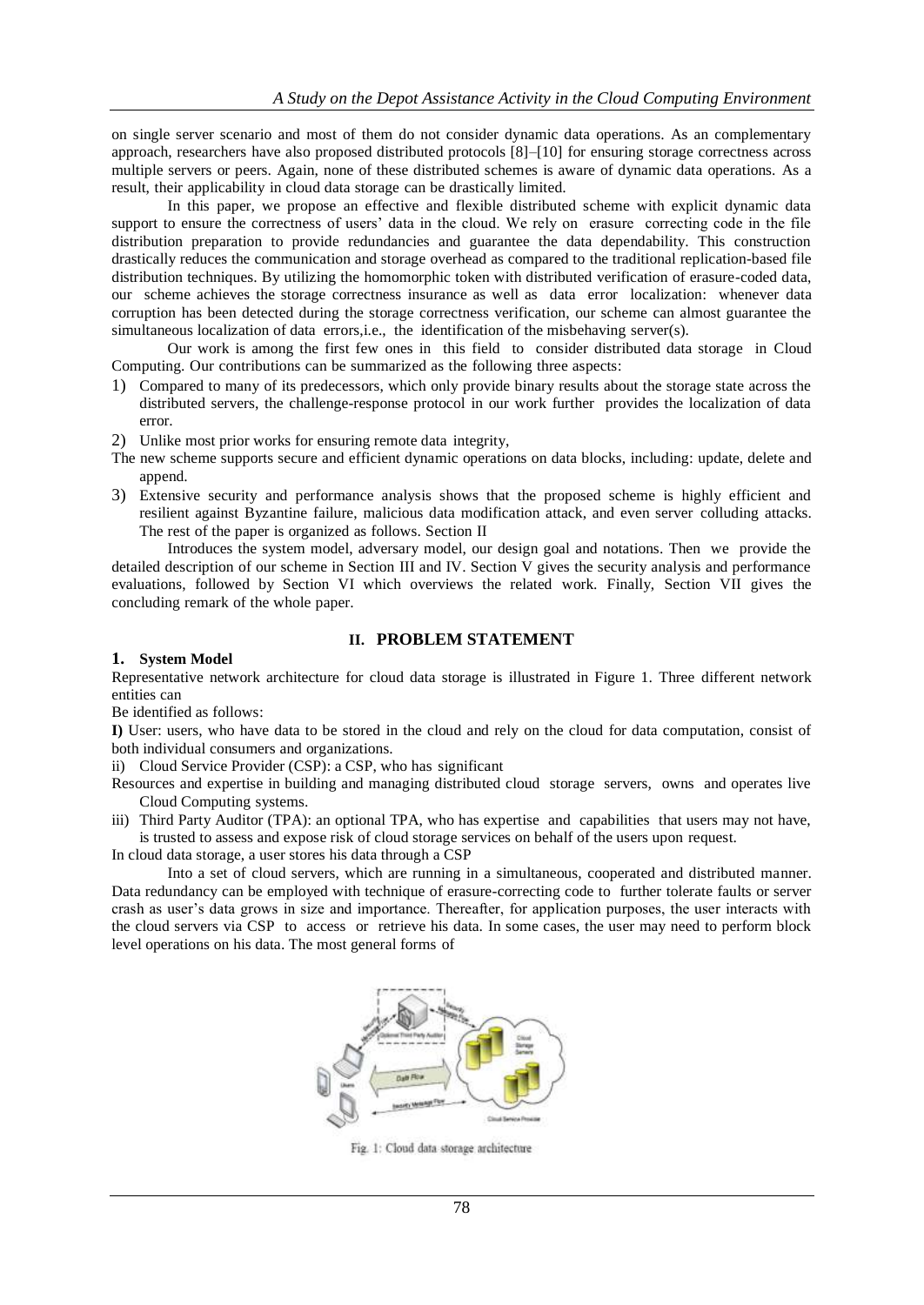These operations we are considering are block update, delete, Insert and append. As users no longer possess their data locally, it is of critical importance to assure users that their data are being correctly stored and maintained. That is, users should be equipped with security means so that they can make continuous correctness assurance of their stored data even without the existence of local copies. In case those users do not necessarily have the time, feasibility or resources to monitor their data, they can delegate the tasks to an optional trusted TPA of their respective choices. In our model, we assume that the point-to-point communication channels between each cloud server and the user is authenticated and reliable, which can be achieved in practice with little overhead. Note that we don't address the issue of data privacy in this paper, as in Cloud computing, data privacy is orthogonal to the problem we study here.

## **2. Adversary Model**

Security threats faced by cloud data storage can come from two different sources. On the one hand, a CSP can be self-interested, untrusted and possibly malicious. Not only does it desire to move data that has not been or is rarely accessed to a lower tier of storage than agreed for monetary reasons, but it may also attempt to hide a data loss incident due to management errors, Byzantine failures and so on. On the other hand, there may also exist an economically motivated adversary, who has the capability to compromise a number of cloud data storage servers in different time intervals and subsequently is able to modify or delete users' data while remaining undetected by CSPs for a certain period. Specifically, we consider two types of adversary with different

## **Levels of capability in this paper:**

**Weak Adversary:** The adversary is interested in corrupting the user's data files stored on individual servers. Once a server is comprised, an adversary can pollute the original data files by modifying or introducing its own fraudulent data to prevent the original data from being retrieved by the user.

**Strong Adversary:** This is the worst case scenario, in which we assume that the adversary can compromise all the storage servers so that he can intentionally modify the data files as long as they are internally consistent. In fact, this is equivalent to the case where all servers are colluding together to hide a data loss or corruption incident.

## **III. CLOUD ARCHITECTURE**

Cloud architecture, the systems architecture of the software systems involved in the delivery of cloud computing, typically involves multiple cloud components communicating with each other over loose coupling mechanism such as messaging queue. The two most significant components of cloud computing architecture are known as the front end and the back end. The front end is the part seen by the client, i.e., the computer user. This includes the client's network (or computer) and the applications used to access the cloud via a user interface such as a web browser. The back end of the cloud computing architecture is the cloud itself, comprising various computers, servers and data storage devices.



**Fig. 2:** Cloud data storage architecture

Representative network architecture for cloud data storage is illustrated in Figure2.Three different network entities can be identified as follows: Users, who have data to be stored in the cloud and rely on the cloud for data computation, consist of both individual consumers and organizations. A CSP, who has significant resources and expertise in building and managing distributed cloud storage servers, owns and operates live Cloud Computing system, an optional TPA, who has expertise And capabilities that users may not have, is trusted to assess and expose risk of cloud storage services on behalf of the users upon request.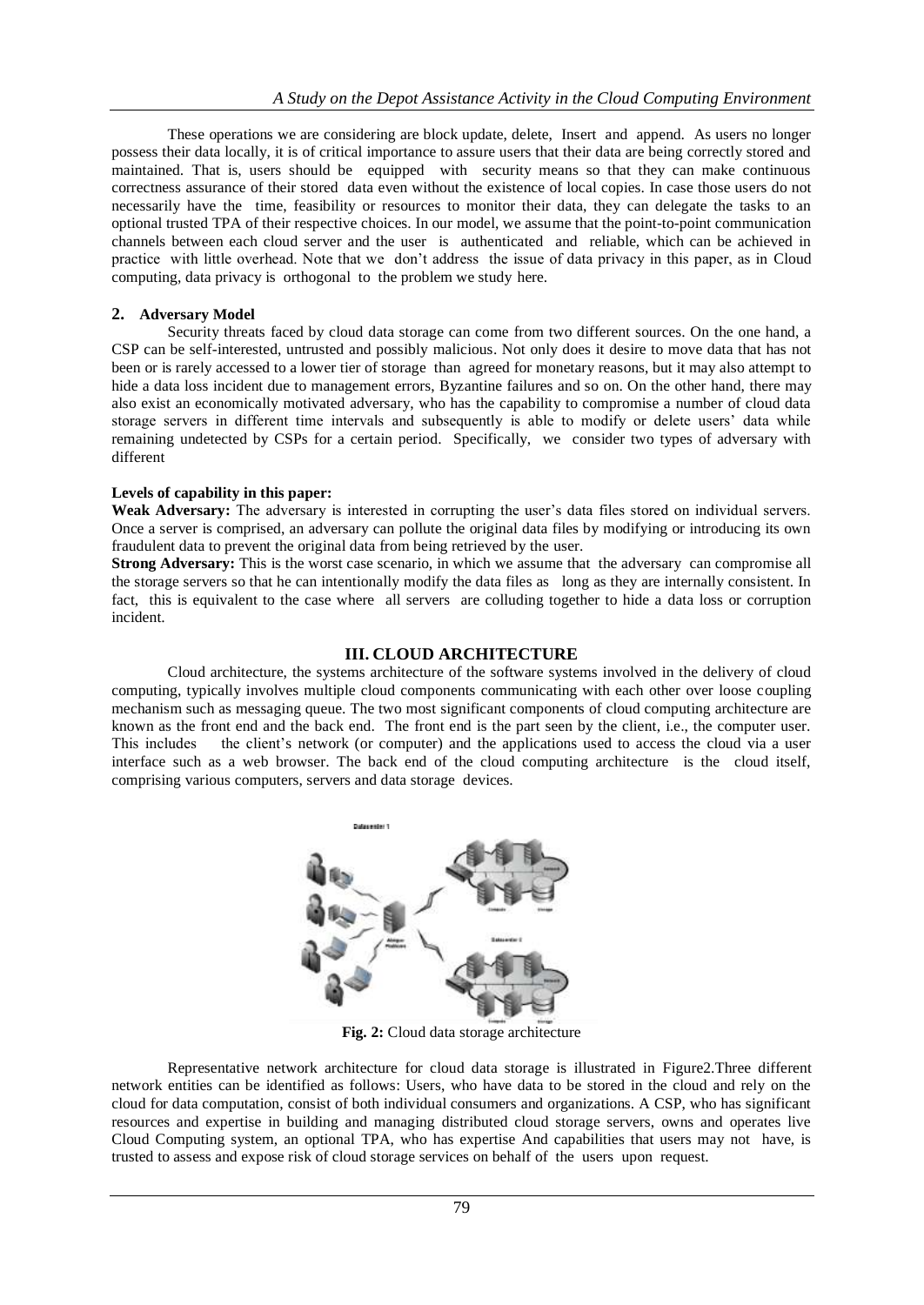#### **IV. DESIGN METHODOLOGIES**

The data design transforms the information domain model created during analysis into the data structures that will be required to implement the software. The data objects and relationships defined in the entity relationship diagram and the detailed data content depicted in the data dictionary provide the basis for the data design activity. Part of data design may occur in conjunction with the design of software architecture. More detailed occurs as each software component is designed. The architectural design data design defines the relationship between major structural elements of the software, the design patterns that can be used to achieve the requirements the system architecture, the interface representation, and the component level detail. During each design activity, we apply basic principles that lead to high quality.



**Figure.3** Translating Analysis model into Design model

To ensure the security and fidelity for cloud data storage under the aforesaid antagonist model, we aim to design efficient mechanisms for dynamic data verification and operation and achieve the following goals: (1) Storage correctness: to ensure users that their data are indeed stored appropriately and kept unharmed all the time in the cloud.(2) Fast localization of data error: to effectively locate the faulty server when data corruption has been detected.

(3) Dynamic data support: to maintain the same level of storage correctness assurance even if users modify, delete or append their data files in the cloud. (4) Dependability: to enhance data availability against intricate failures, malevolent data modification and server colluding attacks, i.e. minimizing the effect brought by data errors or server failures. (5) Lightweight: to enable users to perform storage correctness checks with minimum overhead.

#### **V. ENSURING CLOUD DATA STORAGE**

In cloud data storage system, users store their data in the cloud and no longer possess the data locally. Thus, the correctness and availability of the data files being stored on the distributed cloud servers must be guaranteed. One of the key issues is to effectively detect any unauthorized data modification and corruption, possibly due to server compromise and/or random Byzantine failures. Besides, in the distributed case when such inconsistencies are successfully detected, to find which server the data error lies in is also of great significance, since it can be the first step to fast recover the storage errors. To address these problems, our main scheme for ensuring cloud data storage is presented in this section. The first part of the section is devoted to a review of basic tools from coding theory that is needed in our scheme for file distribution across cloud servers. Then, the homomorphic token is introduced. The token computation function we are considering belongs to a family of universal hash function [11], chosen to reserve the homomorphic properties, which can be perfectly integrated with the verification of erasure-coded data [8] [12].Subsequently, it is also shown how to derive a challenge response protocol for verifying the storage correctness as well as identifying misbehaving servers.

#### **VI. SECURITY ANALYSIS AND PERFORMANCE EVALUATION**

Our security analysis focuses on the adversary model as defined. We also evaluate the efficiency of our scheme via implementation of both file distribution preparation and verification token precipitation. In our scheme, servers are required to operate on specified rows in each correctness, verification for the calculation of requested token. We will show that this "sampling" strategy on selected rows instead of all can greatly reduce the computational overhead on the server, while maintaining the detection of the data corruption with high probability. Suppose nc servers are misbehaving due to the possible compromise or Byzantine failure. In the following analysis, we do not limit the value of nc, i.e.,  $nc \leq n$ . Assume the adversary modifies the data blocks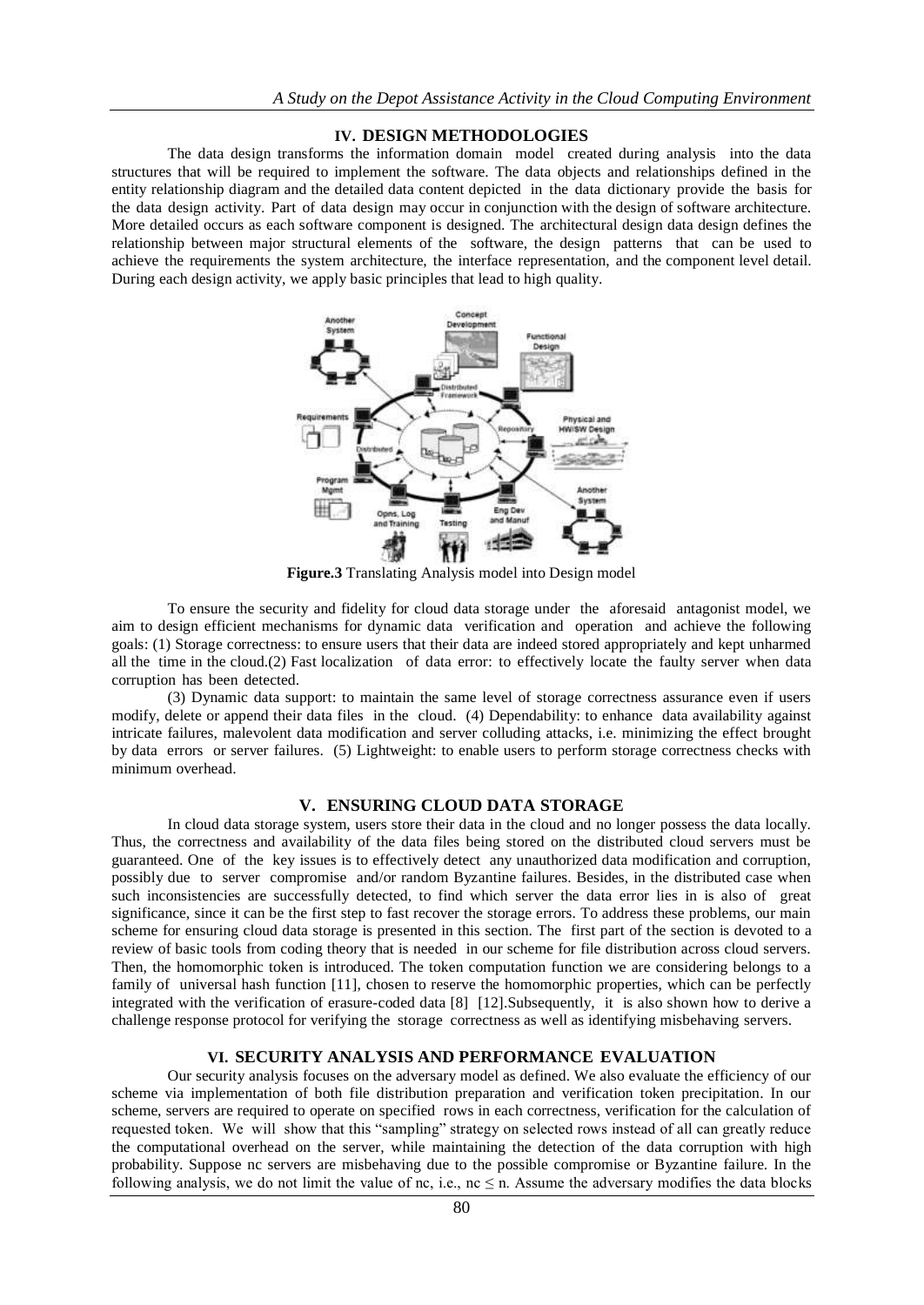in z rows out of the l rows in the encoded file matrix. Let r be the number of different rows for which the user asks for check in a challenge. Let X be a discrete random variable that is defined to be the number of rows chosen by the user that matches the rows modified by the adversary.



**Fig 4: performance analysis results**



**Fig 5: Login**



**Fig 6:** Authorized User



**Fig7:** Stroage Verification